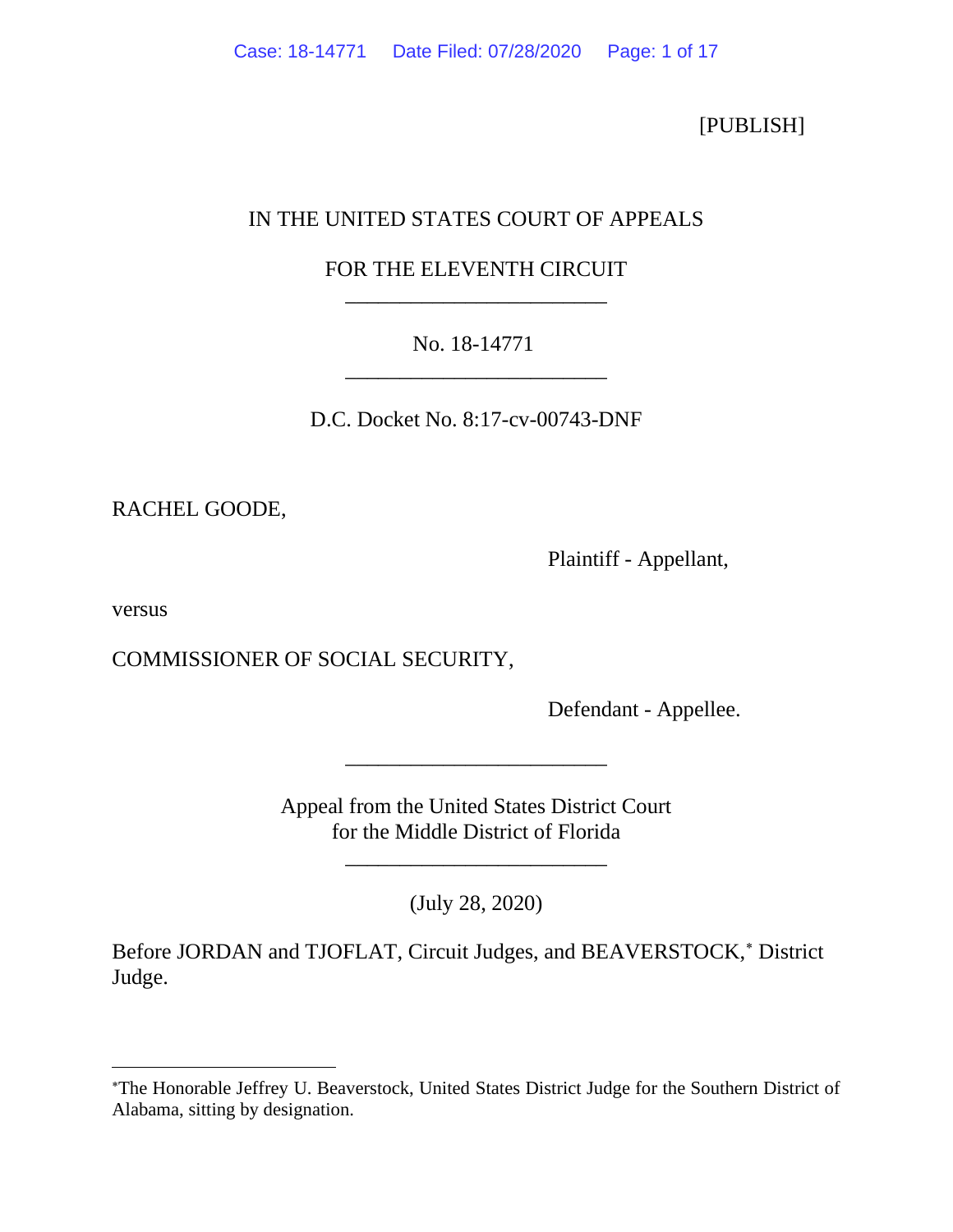JORDAN, Circuit Judge:

Rachel Goode appeals the district court's order affirming the denial of her application for benefits under the Social Security Act, 42 U.S.C. § 401 et seq. She argues that substantial evidence does not support the finding of the administrative law judge (ALJ) that she could perform a job that exists in significant numbers in the national economy.

Following a review of the record, and with the benefit of oral argument, we agree with Ms. Goode. The vocational expert's testimony as to available jobs, on which the ALJ relied, was significantly and admittedly flawed. We therefore vacate the district court's order and remand for another hearing before the ALJ.<sup>[1](#page-1-0)</sup>

## **I**

Following a severe vehicle accident that prevented her from continuing to work as a nurse, Ms. Goode filed for disability benefits on April 21, 2011, alleging a disability onset date of January 30, 2011. When her claims were initially denied, Ms. Goode timely filed a request for an administrative hearing before an ALJ. Before discussing the testimony at that hearing, we briefly summarize the framework for disability determinations under the Social Security Act.

<span id="page-1-0"></span><sup>&</sup>lt;sup>1</sup>As to all other issues raised by Ms. Goode, we summarily affirm.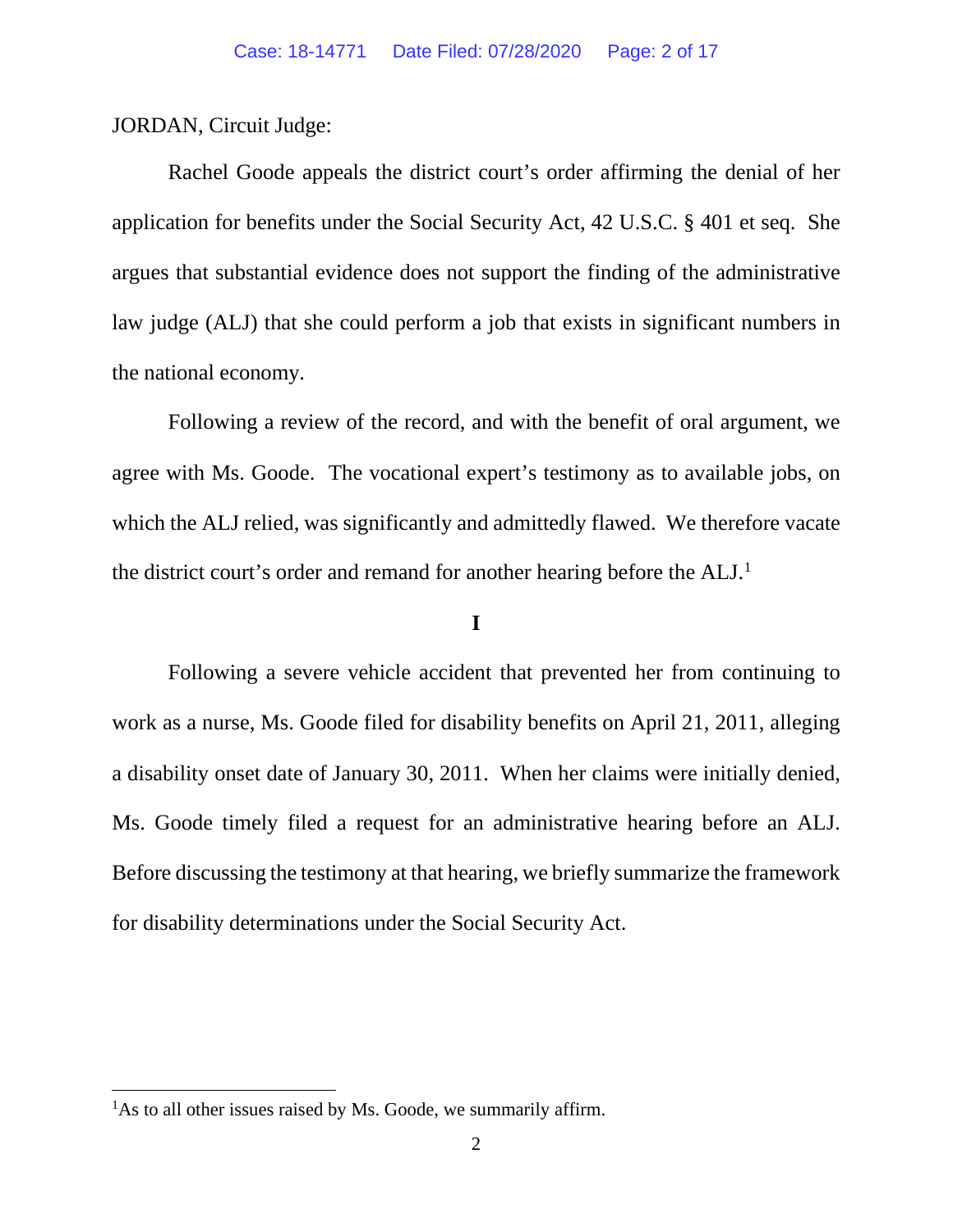## **A**

To make a disability determination, an ALJ must engage in a five-step sequential analysis. *See* 20 C.F.R. § 416.920(a)(1). A claimant bears the burden at the first four steps, but the burden shifts at step five, which asks whether the claimant can perform a job that exists in significant numbers in the national economy given her vocational profile. *See Winschel v. Comm'r of Soc. Sec.*, 631 F.3d 1176, 1178  $(11th Cir. 2011); 20 C.F.R. § 416.920(a)(4)(v).$ 

At step five, which is at issue in this case, the Commissioner of Social Security must show "the existence of . . . jobs in the national economy which, given the claimant's impairments, the claimant can perform." *Hale v. Bowen*, 831 F.2d 1007, 1011 (11th Cir. 1987). If the Commissioner makes this showing, "the burden shifts back to the claimant to prove she is unable to perform the jobs suggested[.]" *Id*.

## **B**

A vocational expert testified, via telephone, at the hearing before the ALJ. The ALJ asked the vocational expert to consider whether a person with Ms. Goode's specific limitations could perform jobs that existed in significant numbers in the regional or national economy. The vocational expert testified that such a person could perform the unskilled job of bakery worker (Dictionary of Occupational Titles (DOT) No. 524.687-022), and said that there were 43,000 bakery worker jobs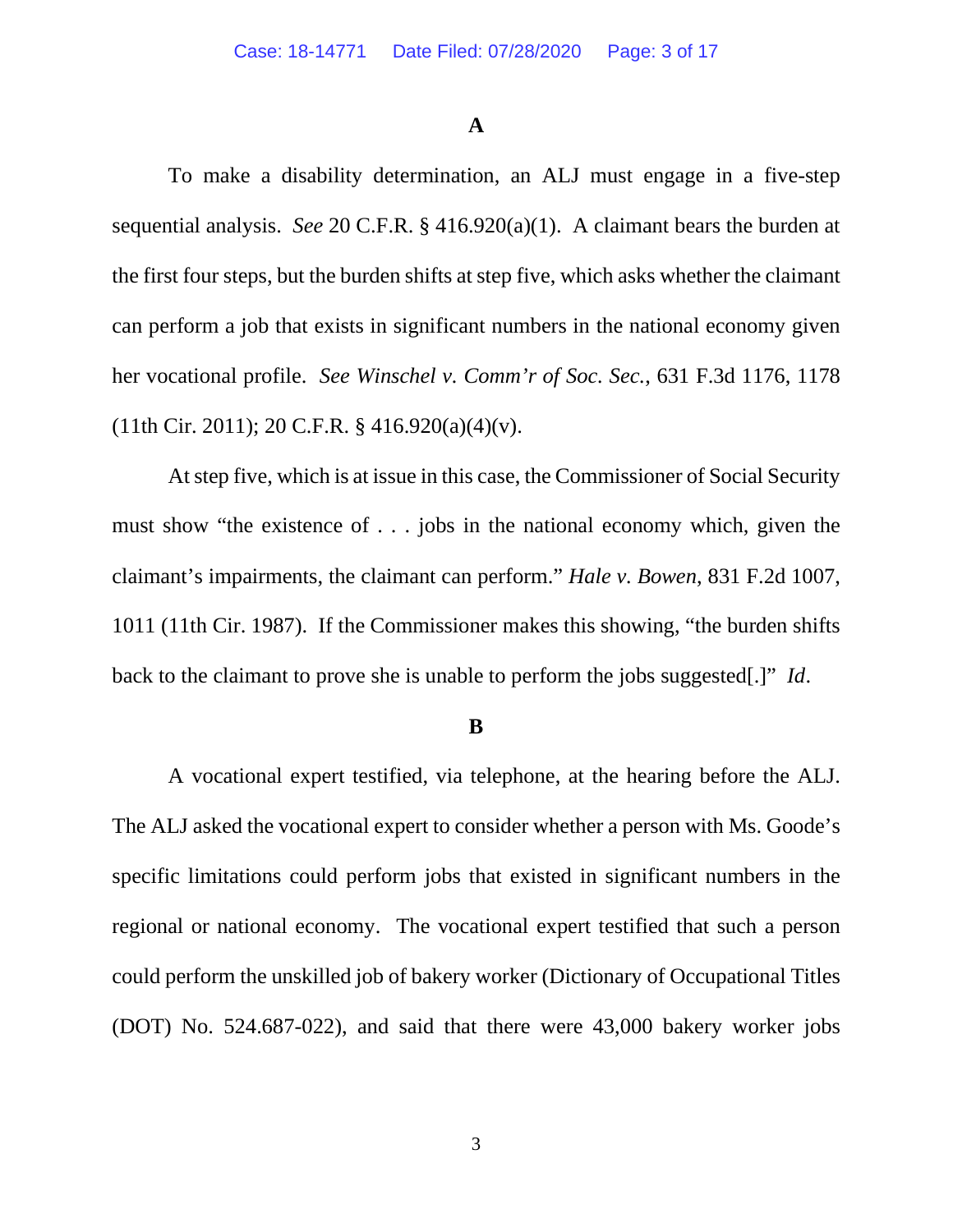nationally and 1,000 bakery worker jobs regionally. *See* Tr. 722 ("There's over 1,000 jobs in the State of Florida. Nationally, there's over 43,000."). [2](#page-3-0)

Ms. Goode's attorney questioned the vocational expert's methodology in reaching those numbers. The vocational expert explained that he relied upon "the Occupation Employment Quarterly . . . to identify light line [INAUDIBLE] the DOT codes, and then what I use is it breaks down into jobs that are light, but only ones that are sedentary . . . and also unskilled." *Id*. at 724. The vocational expert went on to describe his methodology:

> It is a process of going through and identifying all of the codes, and the ones that are — the one that the baker helper goes into, and identifies the Occupational Employment Survey, the OES code, and it's based upon employment data of 2014. And then you use that information, what we've got on that whole spreadsheet, and you identify . . . the ones that meet this hypothetical, in terms of the sedentary with an SVP-2, or light, in this case. And then you would identify by looking at all of the ones in that OES code, which has the DOT codes in it. I could identify those. And so then this sheet actually provides the numbers, based upon that information that I plug into it.

*Id.* at 726–27. Finding this explanation unsatisfactory, Ms. Goode's attorney pressed

the vocational expert to explain how he arrived at his numbers. But the ALJ

<span id="page-3-0"></span><sup>&</sup>lt;sup>2</sup>The vocational expert also testified that Ms. Goode could perform the job of shipping and receiving weigher (DOT No. 222.387-074). He said that there were approximately 29,000 such jobs available in the national economy and 800 such jobs in the regional economy. Ms. Goode challenges the ALJ's determination that she could do this work, and the Commissioner concedes on appeal that this finding was incorrect under *Washington v. Comm'r of Soc. Sec.*, 906 F.3d 1353, 1361–65 (11th Cir. 2018). We accept the Commissioner's concession and therefore do not address this particular job any further.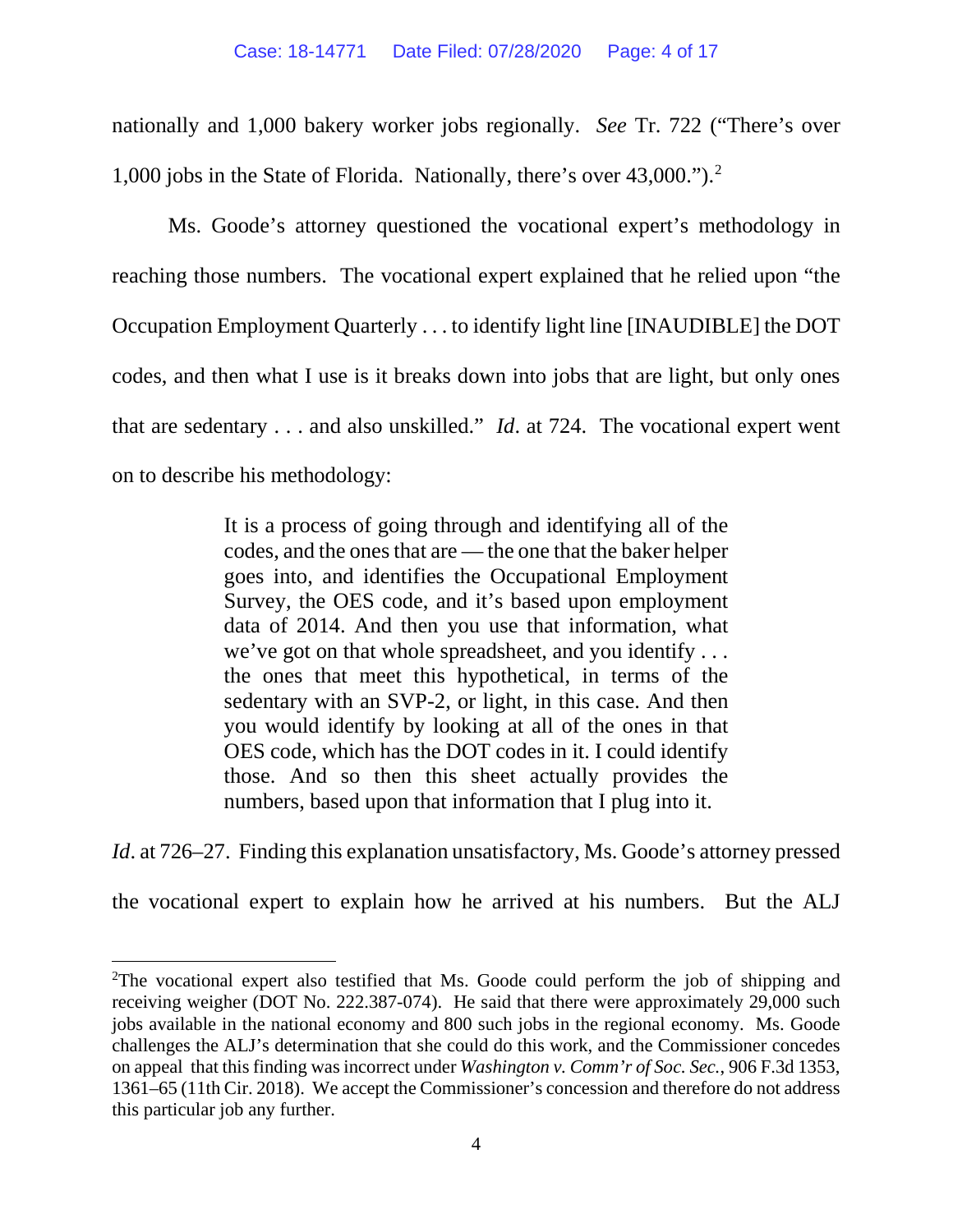interrupted the questioning of Ms. Goode's attorney, and when the attorney explained that the vocational expert's testimony was not clear, the ALJ said, "he explained it multiple times," and expressed a need to move on. *See id*. at 727. Ms. Goode's attorney maintained that the vocational expert's testimony was not persuasive or credible. *See id*. at 727.

Later, in describing how he concluded that bakery worker would be an appropriate job for Ms. Goode, the vocational expert said the following:

> [T]he statistical group, the OES code for [baker helper] . . . is 51-3099. And that is food processing workers as a group. Of that, there's 65 different DOT codes in that group. One of them happens to be the baker helper. . . . So, for instance, I said that there's 43,000 in this OES group. Of that, it goes down to the ones that have the baker helper has [sic] light, 2 numbers.

*Id*. at 730. He did not provide any further explanation.

The ALJ, considering the vocational expert to be "a specialist in the occupational field whose vocational opinions were not contradicted," expressly adopted his testimony. *See* Notice of Decision at 12. The ALJ found that that there were 43,000 bakery worker jobs nationally and 1,000 regionally, concluded that Ms. Goode was not disabled because she could perform a job that existed in significant numbers in the national economy, and denied her claims. *See id.* at 13.

Ms. Goode timely requested review of the ALJ's decision, which the Appeals Council denied. She then filed suit in the district court, seeking review of the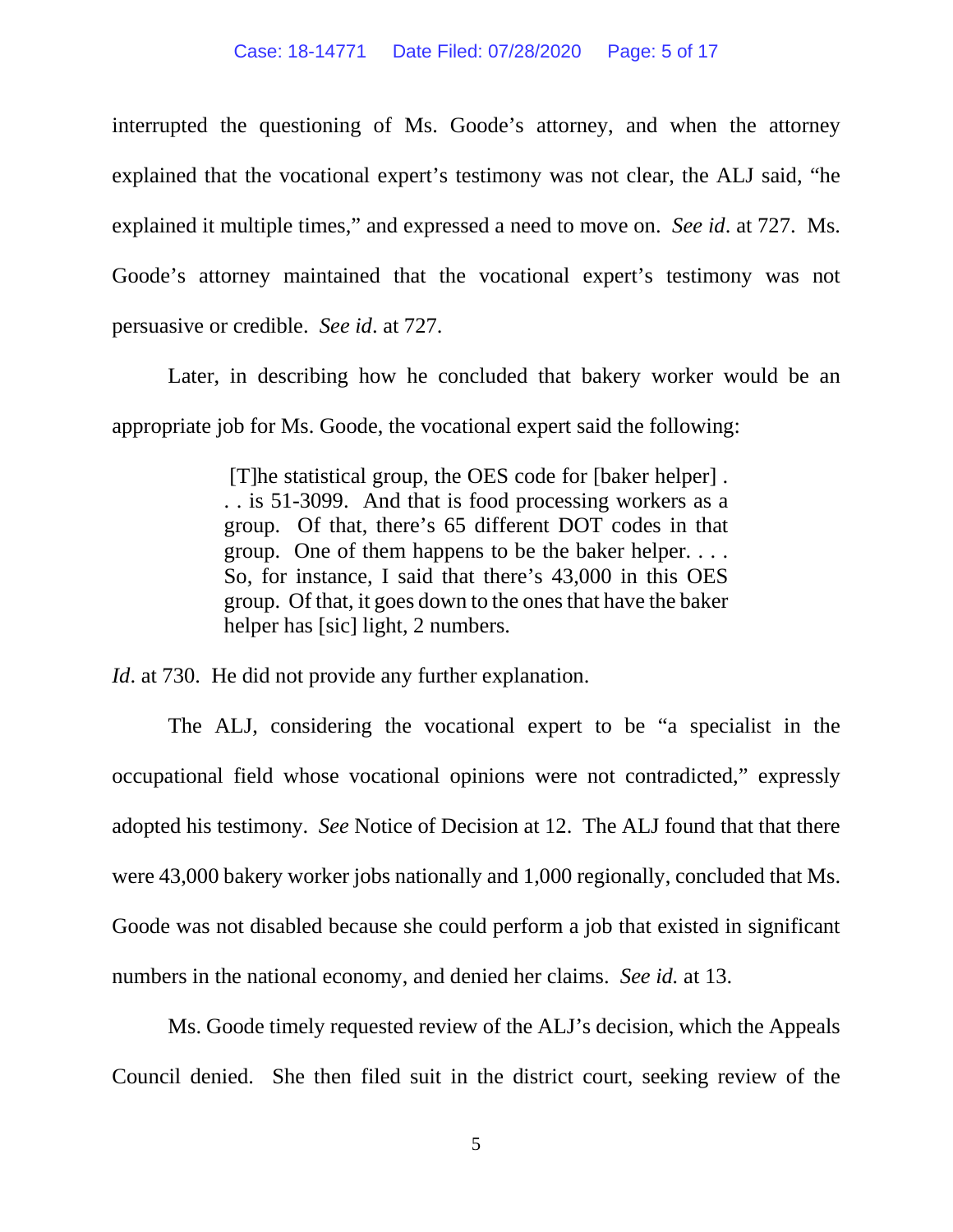Commissioner's final decision. The district court affirmed, and Ms. Goode appealed.

## **II**

The question for us is whether substantial evidence supported the ALJ's conclusion that there are a significant number of bakery worker jobs in the national economy suitable for Ms. Goode to perform. *See* 42 U.S.C. § 405(g). "Substantial evidence is more than a scintilla and is such relevant evidence as a reasonable person would accept as adequate to support a conclusion." *Crawford v. Comm'r of Soc. Sec.*, 363 F.3d 1155, 1158 (11th Cir. 2004).

"We review *de novo* the district court's decision on whether substantial evidence supports the ALJ's decision." *Wilson v. Barnhart*, 284 F.3d 1219, 1221 (11th Cir. 2002). "If the [ALJ's] decision is supported by substantial evidence[,] we must affirm." *Phillips v. Barnhart*, 357 F.3d 1232, 1240 n.8 (11th Cir. 2004). "We may not decide the facts anew, reweigh the evidence, or substitute our judgment for that of the [ALJ]." *Id.* Nevertheless, "[r]emand for further factual development of the record before the ALJ is appropriate where the record reveals evidentiary gaps which result in unfairness or clear prejudice." *Henry v. Comm'r of Soc. Sec.*, 802 F.3d 1264, 1267 (11th Cir. 2015) (quotation omitted).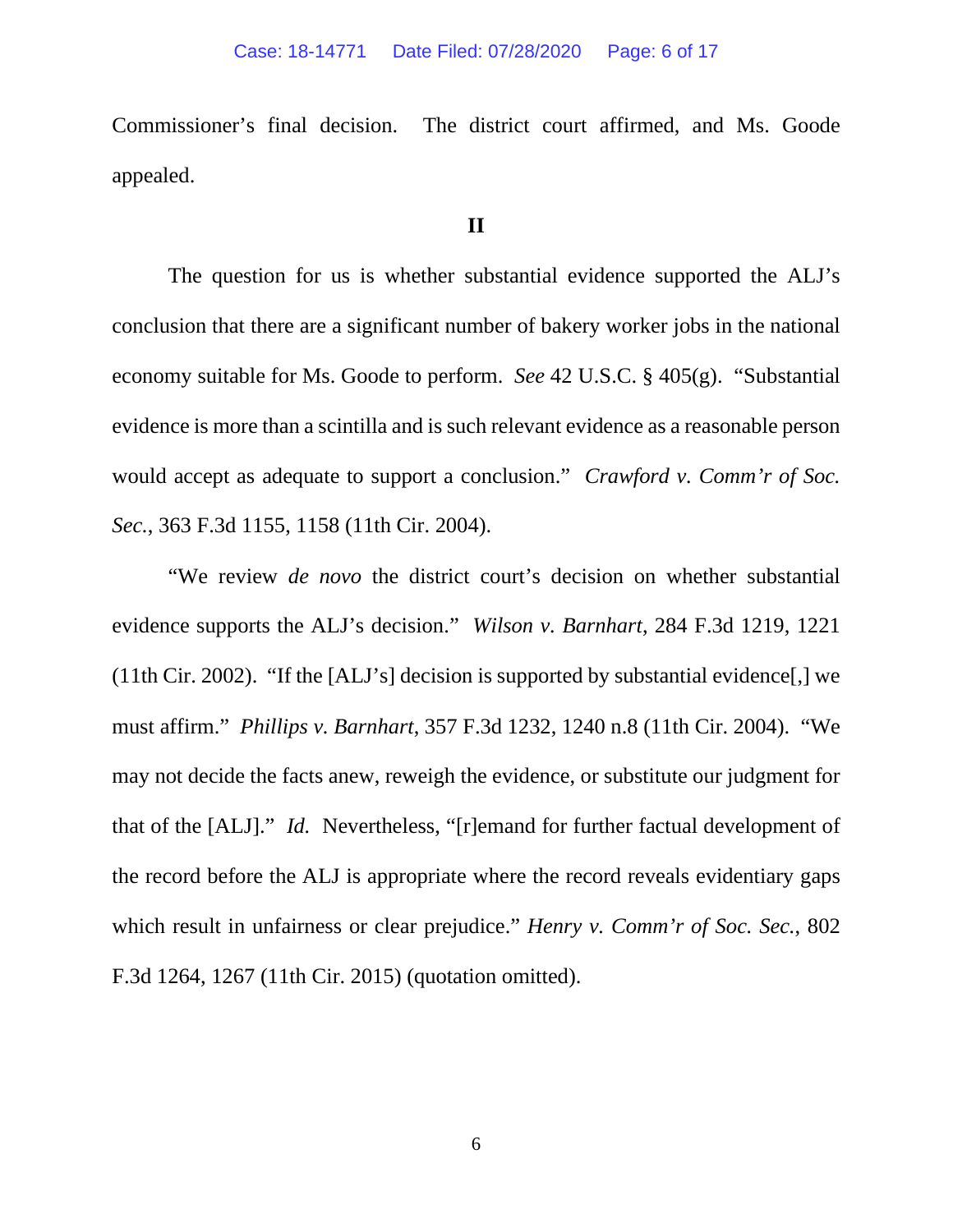#### **III**

Ms. Goode challenges the ALJ's finding at step five that there exist a significant number of bakery worker jobs in the national economy. Because the ALJ adopted the vocational expert's testimony, and that testimony contained several significant mistakes, we agree with Ms. Goode that a remand is required.

#### **A**

Work which "exists in the national economy" means "work which exists in significant numbers either in the region where [the] individual lives or in several regions of the country." 42 U.S.C. § 423(d)(2)(A). *See also* 20 C.F.R. § 416.966(a) (same). The Social Security Administration, however, "does not tally the number of job openings at a given time, but rather approximates the number of positions that exist, whether vacant or filled, and without regard to the location of the work and a claimant's likelihood of being hired." *Chavez v. Berryhill*, 895 F.3d 962, 964 (7th Cir. 2018). ALJs may therefore use vocational experts and other specialists to assist with step five determinations. *See* 20 C.F.R. § 416.966(e). *See also Washington*, 906 F.3d at 1360 ("Put simply, the critical inquiry at step five is whether jobs exist in the national economy in significant numbers that the claimant could perform in spite of his impairments, and the ALJ can consider both jobs data drawn from the DOT as well as from the testimony of the [vocational expert] in making this determination.").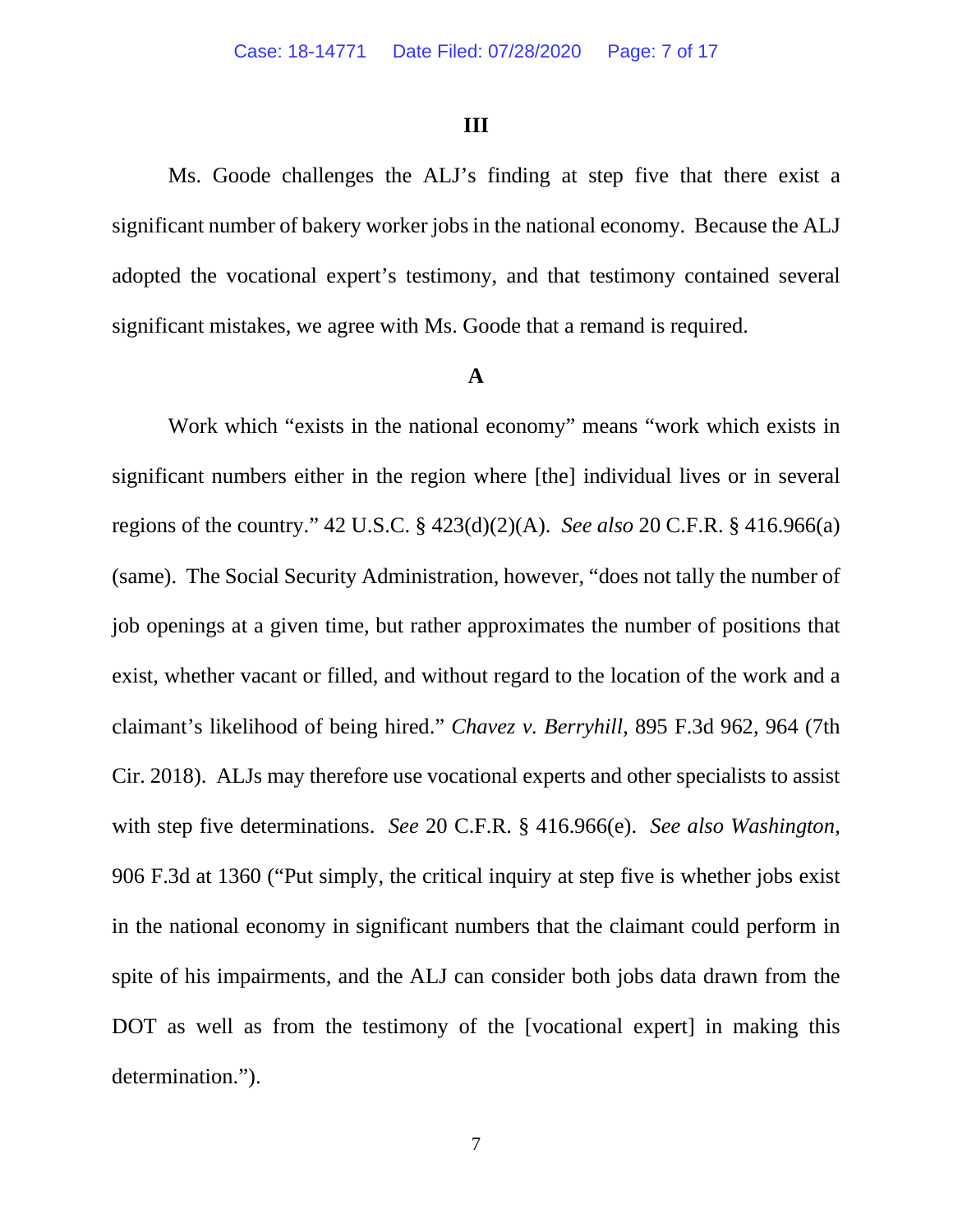#### Case: 18-14771 Date Filed: 07/28/2020 Page: 8 of 17

To obtain a job-numbers estimate, a vocational expert may consult a publication like the DOT. *See* 20 C.F.R. § 416.966(d)(1). The DOT groups jobs into "occupations" based on their similarities and assigns each occupation a code number. Unfortunately, the Department of Labor has not revised the DOT since 1991. Although the DOT is outdated—some would say obsolete—it remains one of the vocational expert's primary tools. *See Chavez*, 895 F.3d at 964–65 (discussing the shortcomings of the DOT and noting an upcoming system that aims to replace it in 2020); *Purdy v. Berryhill*, 887 F.3d 7, 14 n.10 (1st Cir. 2018) (same).

Aside from being three decades old, the DOT presents other difficulties. DOT codes, for example, do not provide statistical information about the number of jobs available in the national economy. Instead, the vocational expert must look to other sources like the Occupational Employment Quarterly (OEQ), which is compiled by a private organization called U.S. Publishing, to find employment statistics. *See Herrmann v. Colvin*, 772 F.3d 1110, 1113 (7th Cir. 2014); *Brault v. Soc. Sec. Adm.*, 683 F.3d 443, 446 (2d Cir. 2012). The OEQ database, however, does not compile data by DOT codes, but rather through the Standard Occupational Classification (SOC) system. *See Brault*, 683 F.3d at 446; Occupational Employment Statistics, Bureau of Labor Statistics,<https://www.bls.gov/oes/> (last visited April 30, 2020).

The SOC system groups together detailed occupations with similar job duties. As a result, a single SOC group may contain multiple DOT occupations. *See*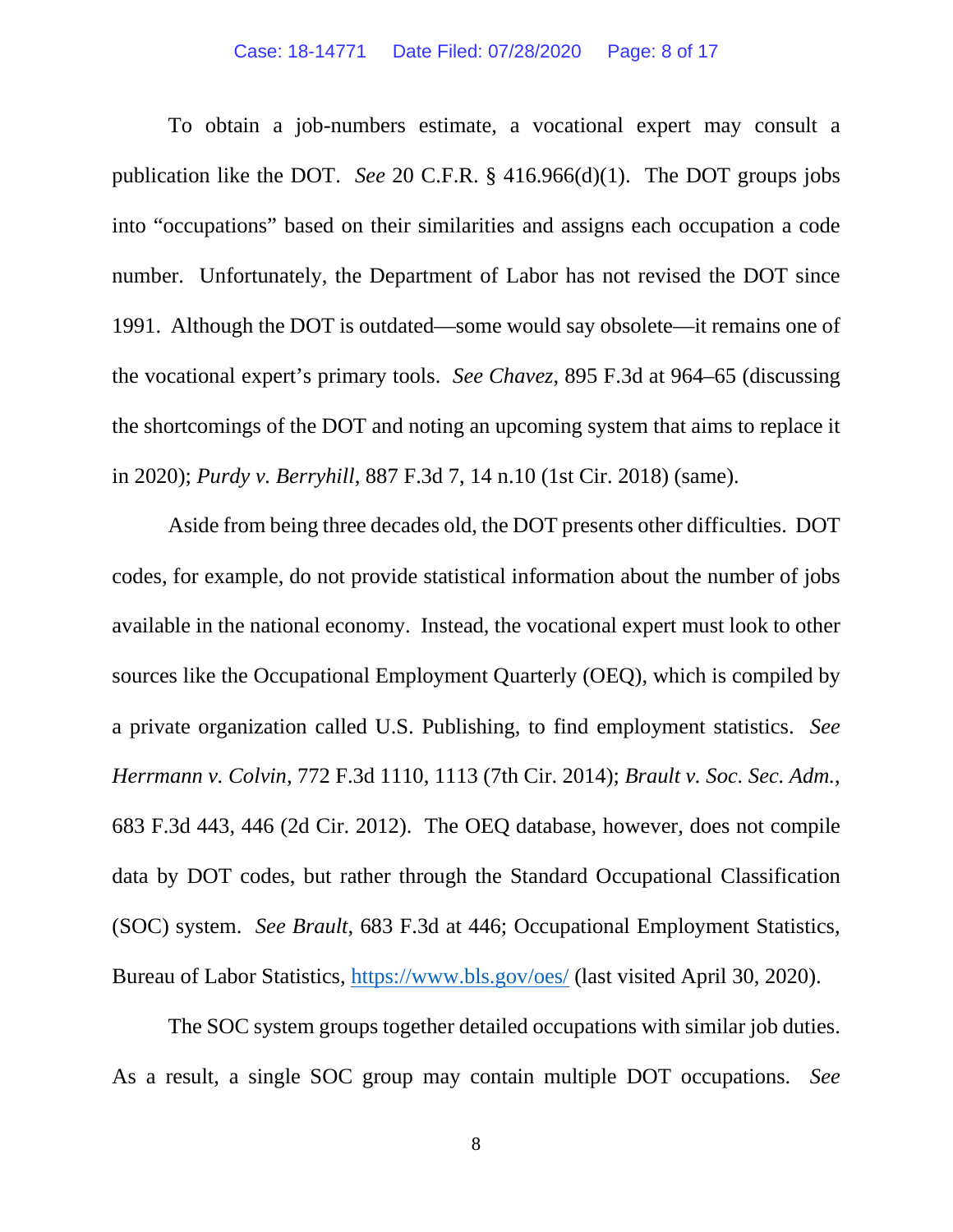*Herrmann*, 772 F.3d at 1113–14. In the words of the Seventh Circuit, "[t]he use of one system to supply the job titles and another [system] to provide the number of jobs creates a matching problem: a one-to-one correlation does not exist." *Chavez*, 895 F.3d at 965. *See also Brault*, 683 F.3d at 447 n.4 (noting the "information loss" that results from the "many-to-one mapping" between the DOT and SOC codes, and explaining that any estimate of existing jobs "may deviate significantly from the actual number of existing positions"). To provide some assistance in this regard, the Bureau of Labor Statistics has published a crosswalk which provides the corresponding SOC group code for each DOT occupation. *See* DOT Crosswalk Search, O\*NET OnLine,<https://www.onetonline.org/crosswalk/DOT/>(last visited April 30, 2020).

## **B**

The Supreme Court recently provided some guidance on assessing the testimony of vocational experts at Social Security hearings, explaining that "[t]he inquiry, as is usually true in determining the substantiality of evidence, is case-bycase." *Biestek v. Berryhill*, 139 S. Ct. 1148, 1157 (2019). A case-by-case approach "takes into account all features of the vocational expert's testimony, as well as the rest of the administrative record." *Id*. (rejecting a categorical rule that would have required vocational experts to always disclose the underlying data that they used to reach their opinions). *Biestek* appears to be consistent with our precedent, which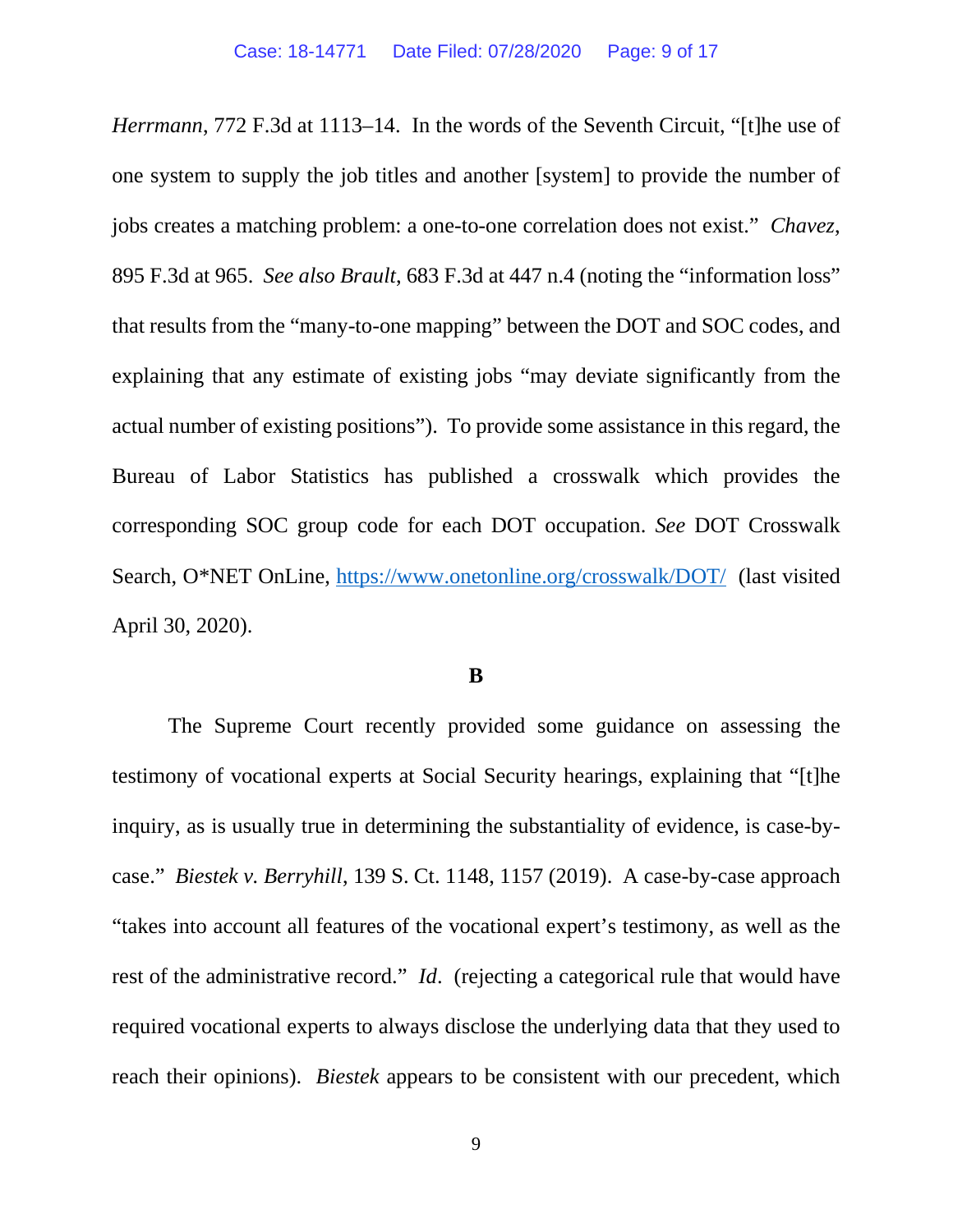teaches that we "must scrutinize the record as a whole to determine if the [ALJ's] decision is reasonable and supported by substantial evidence." *Hale*, 831 F.2d at 1010–11.

Keeping *Biestek* in mind, we hold that the vocational expert's testimony here was significantly and fatally flawed for two reasons. First, the vocational expert used the wrong SOC group code to determine whether there are a significant number of jobs in the national economy that Ms. Goode could perform. Second, even if we overlooked this foundational problem, the numbers that the vocational expert cited from the wrong SOC group code substantially overstated the number of available bakery worker jobs that Ms. Goode could perform.

## **1**

The vocational expert's first mistake was incorrectly converting the bakery worker DOT code into a SOC group code. The bakery worker DOT code, which the vocational expert correctly cited as No. 524.687-022, corresponds to the SOC group for "Production Workers, All Other," at SOC No. 51-9199. *See* DOT Crosswalk Search for the Occupation of "Bakery Worker," <https://www.onetonline.org/crosswalk/DOT?s=524.687-022&g=Go> (last visited April 30, 2020); Br. for Appellant at Exh. B. But the vocational expert erroneously testified that the job of a bakery worker corresponded to SOC No. 51-3099 for "Food Processing Workers, All Other," and it is from that group that the expert derived his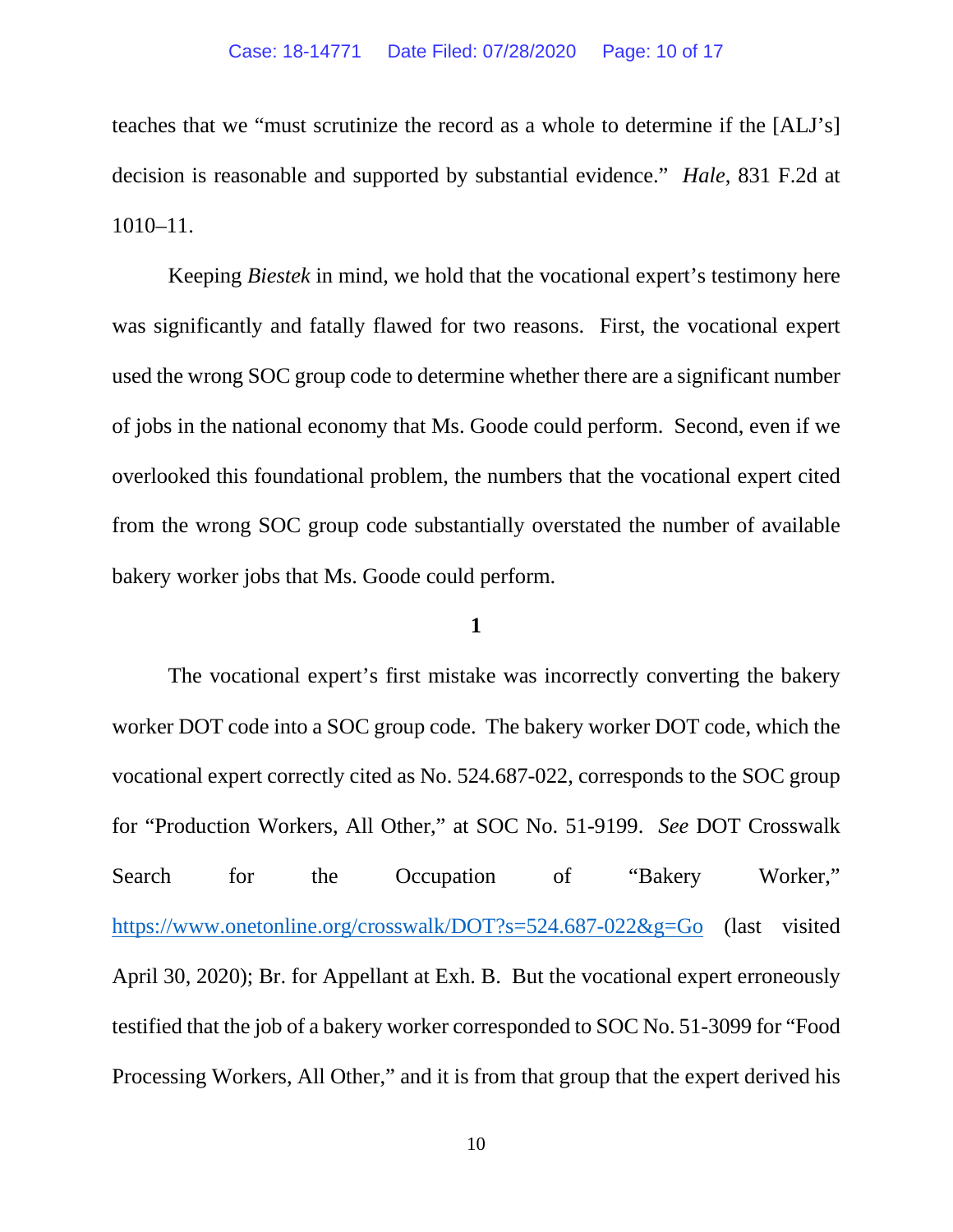figure of 43,000 jobs in the national economy and 1,000 jobs in the regional economy. *See* Tr. 730.

The mistake, though maybe understandable given the lack of one-to-one matching between the DOT and SOC classifications, is nevertheless an error within the vocational expert's chosen methodology, and a significant one at that. The vocational expert was wrong, and clearly so, when he testified that the job of bakery worker was within SOC No. 51-3099. His testimony was therefore insufficient for the Commissioner to sustain his burden of proof at step five. *See generally* Carolyn Kubitscheck & Jon Dubin, Social Security Disability: Law and Procedure in Federal Court § 3:106 (2020 ed.) ("One is hard-pressed to understand how vocational expert testimony lacking even minimal methodological support, when questioned, meets the 'substantiality' threshold, particularly at step five of the proceedings where the burden of demonstrating the claimant's ability to make a work adjustment to a significant number of jobs in the economy . . . has shifted from the claimant to the agency.").

This mistake, moreover, was not harmless. First, the vocational expert never provided the relevant job numbers in the national and regional economies from the correct SOC group corresponding to bakery worker under DOT No. 524.687-022. Second, we cannot find any such numbers in the record. Third, the Commissioner has not provided us those numbers in his brief or asked us to take judicial notice of

11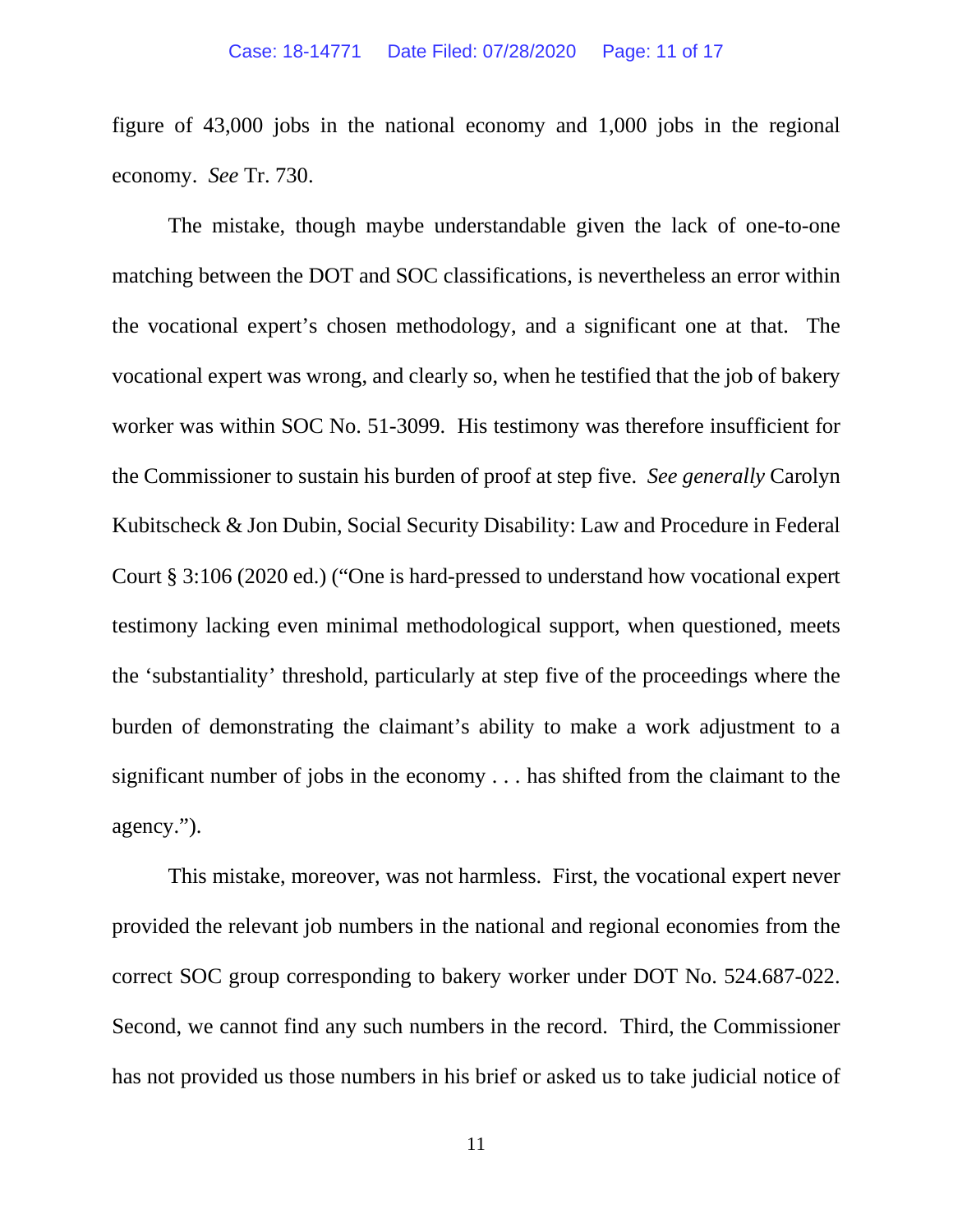anything that might contain those numbers. Under the circumstances, we cannot say that substantial evidence supports the ALJ's finding that there are a significant number of jobs in the national economy that Ms. Goode could perform. In a case like this one, a finding based on such unreliable vocational expert testimony "is equivalent to a finding that is not supported by substantial evidence and must be vacated." *Chavez*, 895 F.3d at 968 (quoting *Britton v. Astrue*, 521 F.3d 799, 803 (7th Cir. 2008)). *See also McIntyre v. Colvin*, 758 F.3d 146, 152 (2d Cir. 2014) (explaining that a vocational expert may testify about available jobs that the claimant could perform based upon his "professional experience and clinical judgment" as long as the testimony is "not undermined by . . . evidence in the record"); *Brault*, 683 F.3d at 450 (agreeing with the Seventh Circuit that "evidence cannot be substantial if it is 'conjured out of whole cloth'") (citation omitted).

We reject the Commissioner's argument that Ms. Goode is grasping at straws. At the hearing, the vocational expert based his testimony about available jobs on a specific DOT code and a mismatched SOC group code. The vocational expert's testimony was internally inconsistent, and created a critical void in the record. It is not our job or duty to speculate on what the testimony would have been without the error. *Cf. Buck v. Berryhill*, 869 F.3d 1040, 1046–47, 1052 (9th Cir. 2017) (remanding to the Commissioner in part because the claimant and the vocational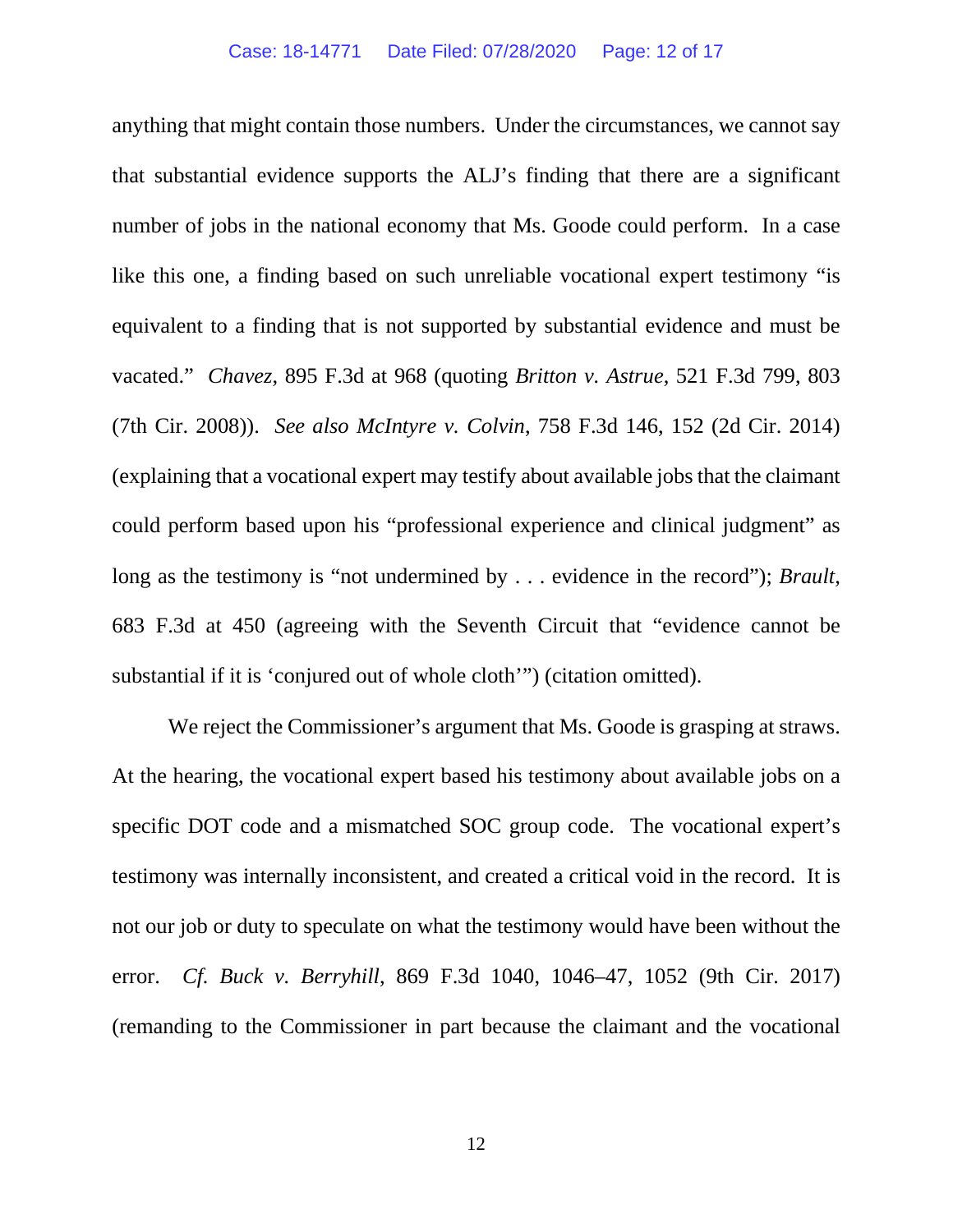expert, using the same source, came to vastly different job numbers and the ALJ did not address the discrepancy).

In closing our discussion on this first point, we do not suggest (and certainly do not hold) that vocational experts at Social Security hearings must satisfy Rule 702 and *Daubert v. Merrell Dow Pharmaceuticals, Inc.*, 509 U.S. 579 (1993). *See, e.g., Brault*, 683 F.3d at 448–50 (criticizing the Seventh Circuit for imposing *Daubert*-like requirements on vocational experts). Indeed, 42 U.S.C. § 405 provides that evidence may be received at Social Security hearings "even though inadmissible under rules of evidence applicable to court procedure." But here the mistake—the use of the wrong SOC group—at the beginning of the analysis is so substantively fundamental and serious that it tainted the testimony that followed. The fact that vocational expert testimony is admissible does not necessarily mean that it constitutes substantial evidence. *See Biestek*, 139 S. Ct. at 1162 (Gorsuch, J., dissenting) ("Some courts have . . . conflated the substantial evidence standard—a substantive standard governing what's needed to sustain a judgment as a matter of law—with procedural rules governing the admission of evidence. These courts have mistakenly suggested that, because the Federal Rules of Evidence don't apply in Social Security proceedings, anything an expert says will suffice to meet the agency's burden of proof.").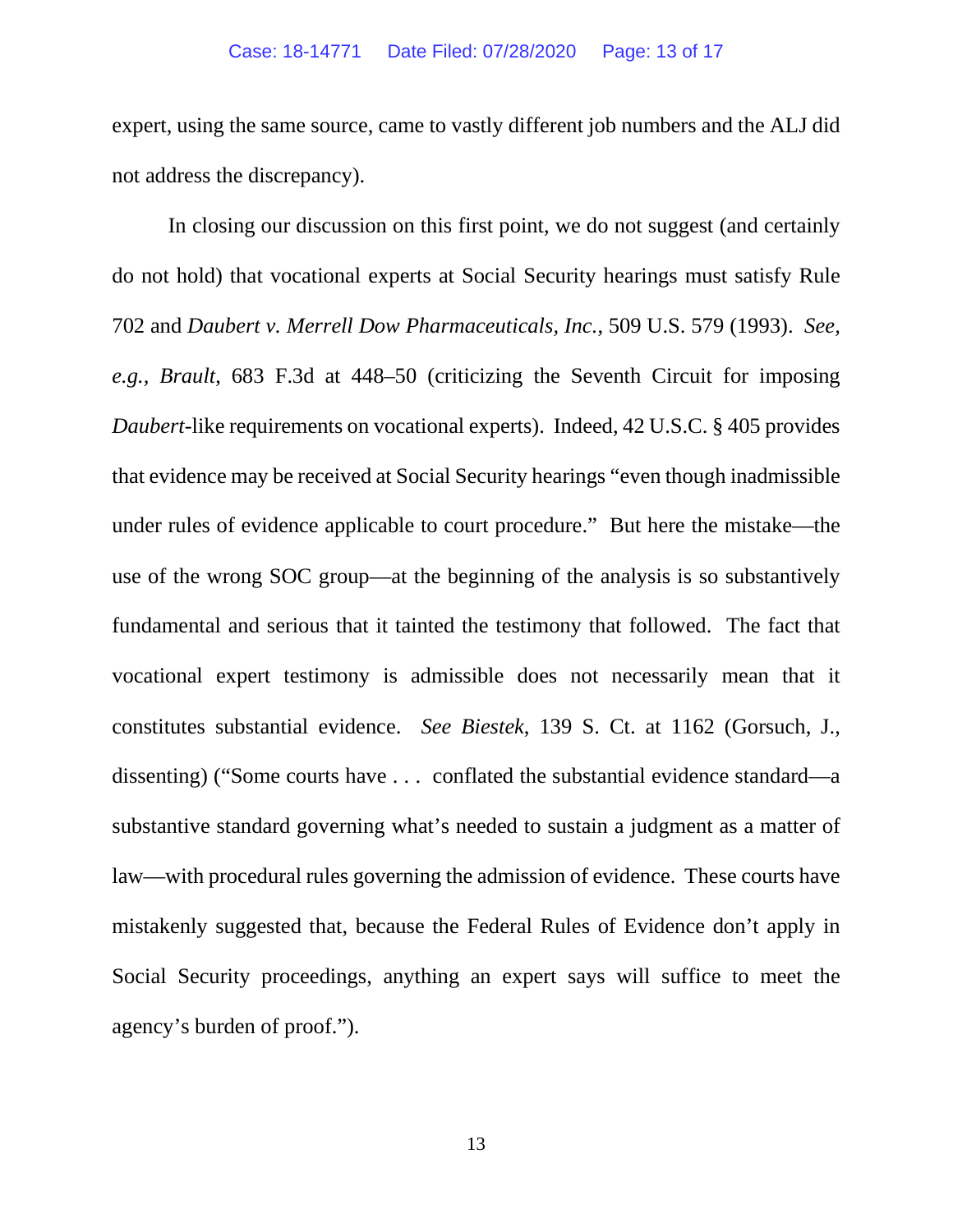**2**

The second mistake committed by the vocational expert concerns the job numbers that he testified about at the hearing. Even if we overlook the DOT/SOC matching problem described above, and use SOC No. 51-3099 as the baseline, the numbers provided by the vocational expert are overstated in a very significant way.

The vocational expert, as noted, used SOC No. 51-3099 for "Food Processing Workers, All Others." From that starting point, the vocational expert testified that there were 43,000 bakery worker jobs nationally and 1,000 regionally. *See* Tr. 730. The problem is that those numbers from SOC No. 51-3099 are aggregate numbers for 65 separate DOT codes, and Ms. Goode was only capable of performing the job for only one of those DOT codes—that of bakery worker.

Simple common sense makes it is impossible to say, based on the existence of 43,000 jobs nationally and 1,000 jobs regionally for a group of 65 occupations, that all of those jobs exist for just one of those occupations. If the vocational expert were right, that would mean that there are no available jobs (nationally or regionally) for the other 64 occupations in SOC No. 51-3099. Assuming such an improbable state of affairs were statistically or realistically possible, the vocational expert did not provide any support (empirical or otherwise) to justify that quantum leap.

Our sister circuits have recognized that a vocational expert, after figuring out the total number of jobs in an SOC group, needs to take an additional step to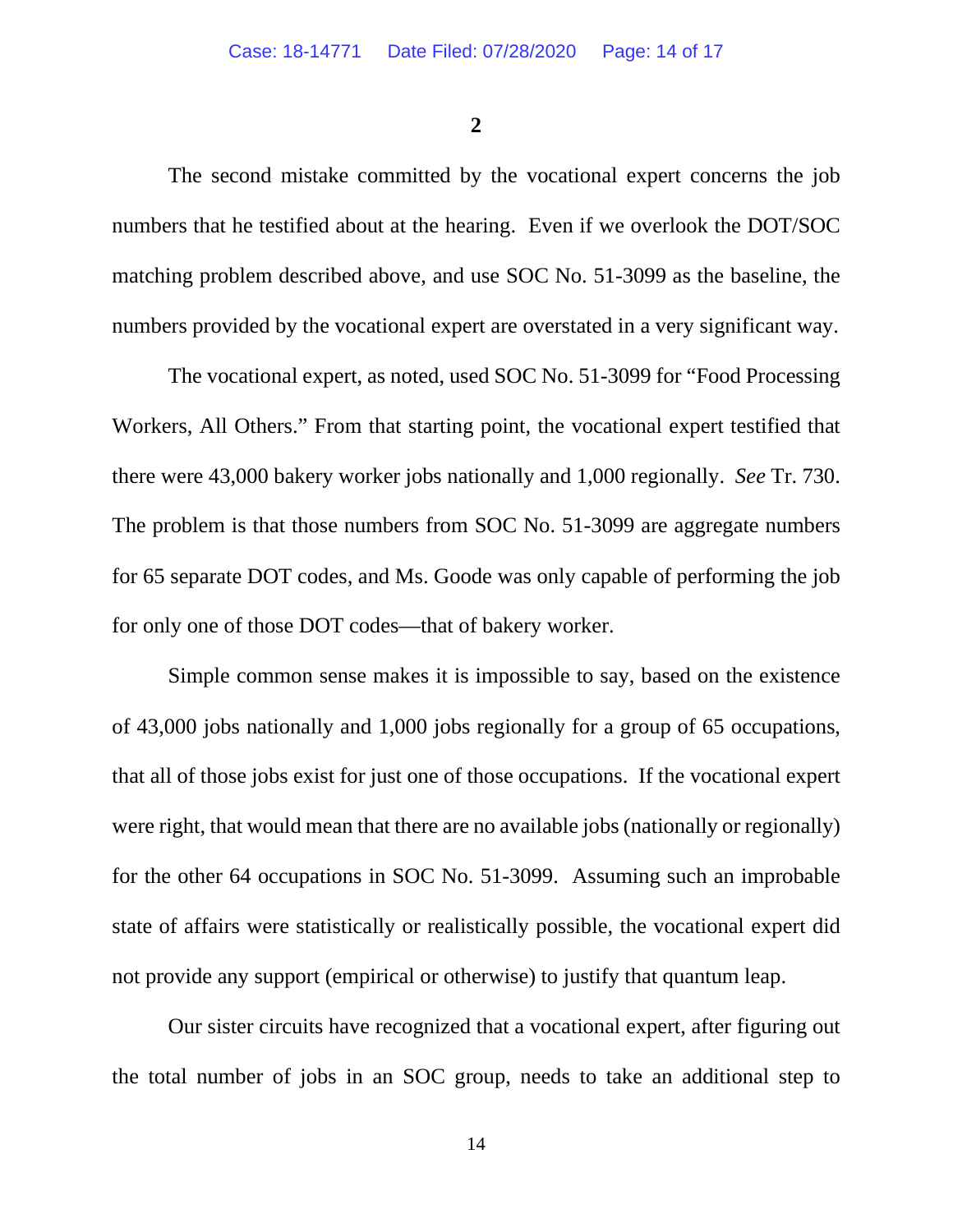approximate how many of those are the specific job or jobs that the claimant could perform. *See Chavez*, 895 F.3d at 965–66; *Purdy*, 887 F.3d at 14–15; *Brault*, 683 F.3d at 446–47. In other words, the vocational expert "must use some method for associating SOC-based employment numbers to DOT-based job types." *Brault*, 683 F.3d at 446. Here the vocational expert did not take any further steps, or use any other methodology, to try to figure out how many of the 43,000 national or 1,000 regional jobs in SOC No. 51-3099 should be allocated to the occupation of bakery worker. Not surprisingly, at oral argument the Commissioner conceded that the vocational expert mistakenly testified regarding the number of bakery worker jobs available. [3](#page-14-0)

As far as we can tell from the cases and the literature, there are various methods available to a vocational expert, to be used in conjunction with his knowledge and expertise. We set out two of them below so that they will be on the

<span id="page-14-0"></span><sup>&</sup>lt;sup>3</sup>At oral argument, the Commissioner asserted that Ms. Goode's attorney had failed to properly question the vocational expert regarding his mistaken testimony. We are not persuaded. The record shows that Ms. Goode's attorney repeatedly questioned the vocational expert regarding his flawed testimony, expressing multiple times to the ALJ that he did not find the testimony persuasive or credible and was trying to get "specifics." *See* Tr. 727.Moreover, after several attempts to get an answer from the vocational expert, the ALJ intervened and urged the attorney to move on. *See id.* This is not a case in which the claimant failed to challenge or question the vocational expert's methodology or job numbers. *See Shaibi v. Berryhill*, 883 F.3d 1102, 1110 (9th Cir. 2017) ("It is enough to raise the job numbers issue in a general sense before the ALJ. A claimant may do so by inquiring as to the evidentiary basis for a [vocational expert's] estimated job numbers[.]").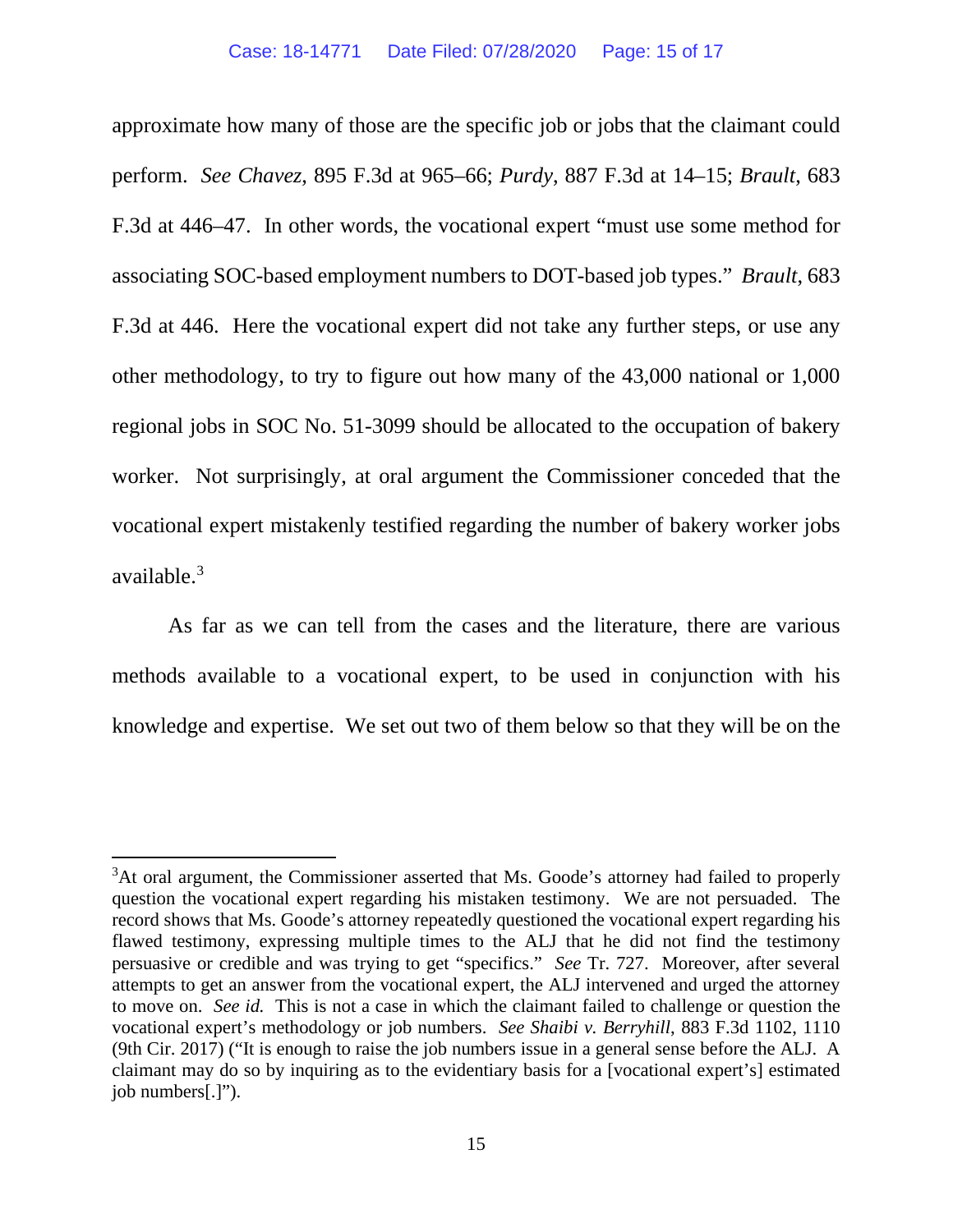table when the matter returns to the ALJ. In doing so we do not mean for our short list to be exclusive, and we express no view on the merits of any particular approach.

One method is called the equal distribution method. This method assumes that the total number of jobs that exist for a given SOC group are distributed equally among the number of DOT occupations within that SOC group. *See Chavez*, 895 F.3d at 966, 969–70 (explaining the method but strongly criticizing it as "illogical" because it is based on "an assumption about the relative distribution of jobs within a broader grouping that lacks any empirical footing").

A second method is the occupational density method. It approximates job numbers using a software program known as JobBrowser Pro from SkillTRAN, which interprets available data. *See Purdy*, 887 F.3d at 14–15. In some cases, the use of the occupational density method will lead to "substantially different estimates" than the equal distribution method. *See, e.g., Chavez*, 895 F.3d at 966 (noting that the occupational density method estimated that there were 800 bench assembler positions in the national economy while the equal distribution method put the number at 108,000).

When the matter returns to the ALJ, the vocational expert will need to ensure that he or she begins by using the correct SOC group code—SOC No. 51-9199—for the position of bakery worker, DOT No. 524.687-022. Once that is done, the vocational expert should figure out the total number of jobs available in SOC No.